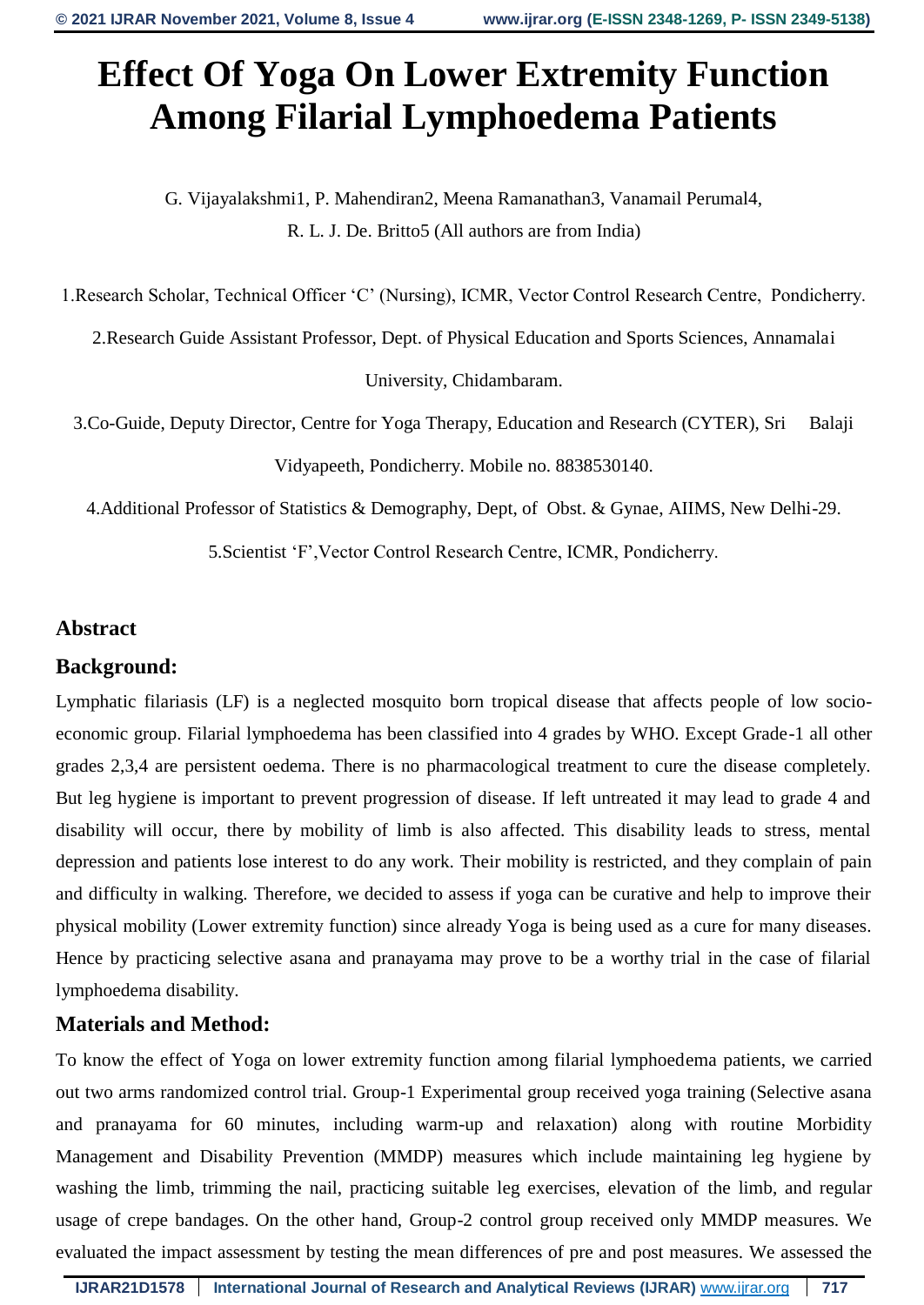effect size using the method Cohens d for the significant mean differences.

#### **Results:**

Regular practice of Yoga along with routine MMDP measures for six months showed betterment in lower extremity function. The results were consistent with respect to grades and duration of oedema, and age of the patients.

#### **Conclusion:**

Yoga practices have a good, favorable effect on filarial lymphoedema patients' lower extremity functions.

**Keywords:** Yoga, Asana, Pranayama, Lower extremity functional scale (LEFS), Lymphatic filariasis.

**Running title:** Yoga impact on LEFS of filarial lymphoedema patients

#### **INTRODUCTION**

Lymphatic filariasis (LF) is a neglected tropical disease that affects people of low socio-economic group. It affects the lymphatic system and thereby causing filarial lymphedema of the extremities. Mostly it affects the lower extremity. LF is the world's second leading cause of long-term disability [1]. WHO classified filarial Lymphoedema (FLE) into four grades [2]. Grade-1 - Reversible oedema, Grade-2 -Non-reversible oedema, Grade-3 -Non-reversible oedema with skin thickening and darkening. Grade-4-Irreversible voluminous oedema with skin changes, growth (Wart) etc. Lymphoedema, if left untreated, leads to recurrent episodes of Acute Dermato-Lymphangio Adenitis (ADLA), which subsequently increases the swelling. Except for grade 1, all other Grade 2,3,4 lymphoedema are persistent, and there is no pharmacological cure. Therefore, it causes disability in grade 4 lymphoedema patients, even if unilateral, affecting the daily activities and the quality of life (QoL) [3].

Among the LE patients with advanced grades of III and IV, the disfigurement of the limb affects the gait and leads to disability. Jibril demonstrated that all the filariasis lymphoedema patients experienced discrimination and stigma [4]. The stigma in filarial patients leads to severe stress in their life. They feel lonely and isolated from the family and society, and subsequently, they develop stress and anxiety. These factors make them inactive and they themselves restrict their mobility. Many types of research have proved that regular yoga practice will alleviate stress and improve the functioning of almost all body systems. [5,6]

We carried out a randomized control trial to study the impact of Yoga (asana and pranayama) on Lower Extremity Functional Scale (LEFS) of FLE patients.

#### **Materials and Method:**

**Study design:** Two arms randomized control trial with Yoga intervention.

**Study area**: Filarial Lymphoedema patients of Pondicherry.

#### **Human Ethics Committee clearance and consent**

Institutional Human Ethics Committee (IHEC) of Annamalai University, Chidambaram, South India, approved the study (Certificate number: IHEC/0524/2019 issued on 29.11.2019). We recruited 80 filarial lymphoedema patients after getting their written consent. The study details were explained orally and an information sheet with all the procedures of the study in the local language was given to them.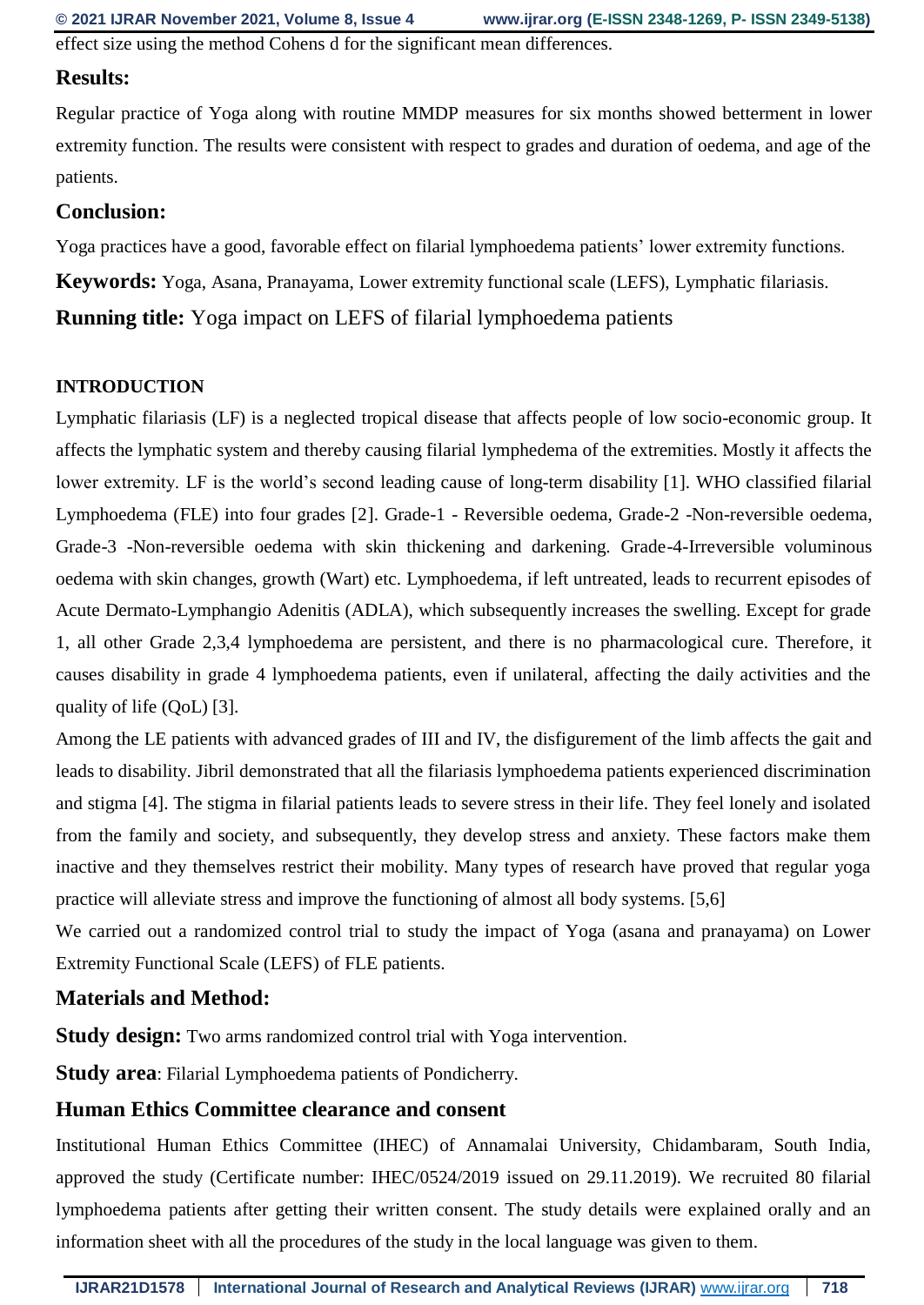#### **Study participants**

LE patients living in and around Puducherry were recruited following the inclusion and exclusion criteria through snowball sampling techniques. We included the patients either with unilateral or bilateral lymphoedema, aged 18 to 65 years, BMI-up to 40 Kg/m2 and willing to participate in the study. We excluded the patients not willing to participate.

### **Study Procedure**

# **Clinical history and examination**

We recorded socio-demographic characteristics, basic Clinical history details such as duration and grade of lymphoedema, course and periodicity of treatment and co-morbidities, if any. In addition, we considered the four-stage grading system described by WHO.

# **Table .1 The Lower Extremity Functional Scale**

| S.No           | <b>Activities</b>                                                                                      |                      |                            |                                          |                      |                           |
|----------------|--------------------------------------------------------------------------------------------------------|----------------------|----------------------------|------------------------------------------|----------------------|---------------------------|
|                | Do you have any difficulty with the following<br>$\sqrt{\ }$ The appropriate box<br><b>Activities?</b> | Unable to<br>Perform | difficulty<br>Extreme<br>3 | Moderate<br>Difficulty<br>$\overline{2}$ | Difficulty<br>Little | No Difficulty<br>$\Omega$ |
| 1              | Any of your usual work, housework                                                                      |                      |                            |                                          |                      |                           |
| $\overline{2}$ | Your usual hobbies, recreational                                                                       |                      |                            |                                          |                      |                           |
| 3              | Sitting and getting up from toilet                                                                     |                      |                            |                                          |                      |                           |
| $\overline{4}$ | Walking between rooms                                                                                  |                      |                            |                                          |                      |                           |
| 5              | Putting on your footwear                                                                               |                      |                            |                                          |                      |                           |
| 6              | Squatting                                                                                              |                      |                            |                                          |                      |                           |
| 7              | Lifting an object, like a bag of groceries from the floor                                              |                      |                            |                                          |                      |                           |
| 8              | Performing light activities around your home                                                           |                      |                            |                                          |                      |                           |
| 9              | Performing heavy activities around your home                                                           |                      |                            |                                          |                      |                           |
| 10             | Getting into or out of public transport                                                                |                      |                            |                                          |                      |                           |
| 11             | Walking a Km                                                                                           |                      |                            |                                          |                      |                           |
| 12             | Walking a mile                                                                                         |                      |                            |                                          |                      |                           |
| 13             | Going up or down 10 stairs                                                                             |                      |                            |                                          |                      |                           |
| 14             | Standing for 1 hour                                                                                    |                      |                            |                                          |                      |                           |
| 15             | Sitting for 1 hour                                                                                     |                      |                            |                                          |                      |                           |
| 16             | Fast walking on even ground                                                                            |                      |                            |                                          |                      |                           |
| 17             | Fast walking on uneven ground                                                                          |                      |                            |                                          |                      |                           |
| 18<br>19       | Marking sharp turns while walking<br>Hopping                                                           |                      |                            |                                          |                      |                           |
| 20             | Rolling over in bed                                                                                    |                      |                            |                                          |                      |                           |

#### **Lower extremity functional scale assessment**

Lower extremity functional assessment was done through a standardized Lower Extremity Functional Scale (LEFS) in local language (Tamil) and recorded on the appropriate form (table.1). Source: Binkly et al (1999): The Lower Extremity Functional Scale (LEFS): Scale development, measurement properties and clinical application [7]. It was modified for filarial patients and Published in Lymphatic Research And Biology [8].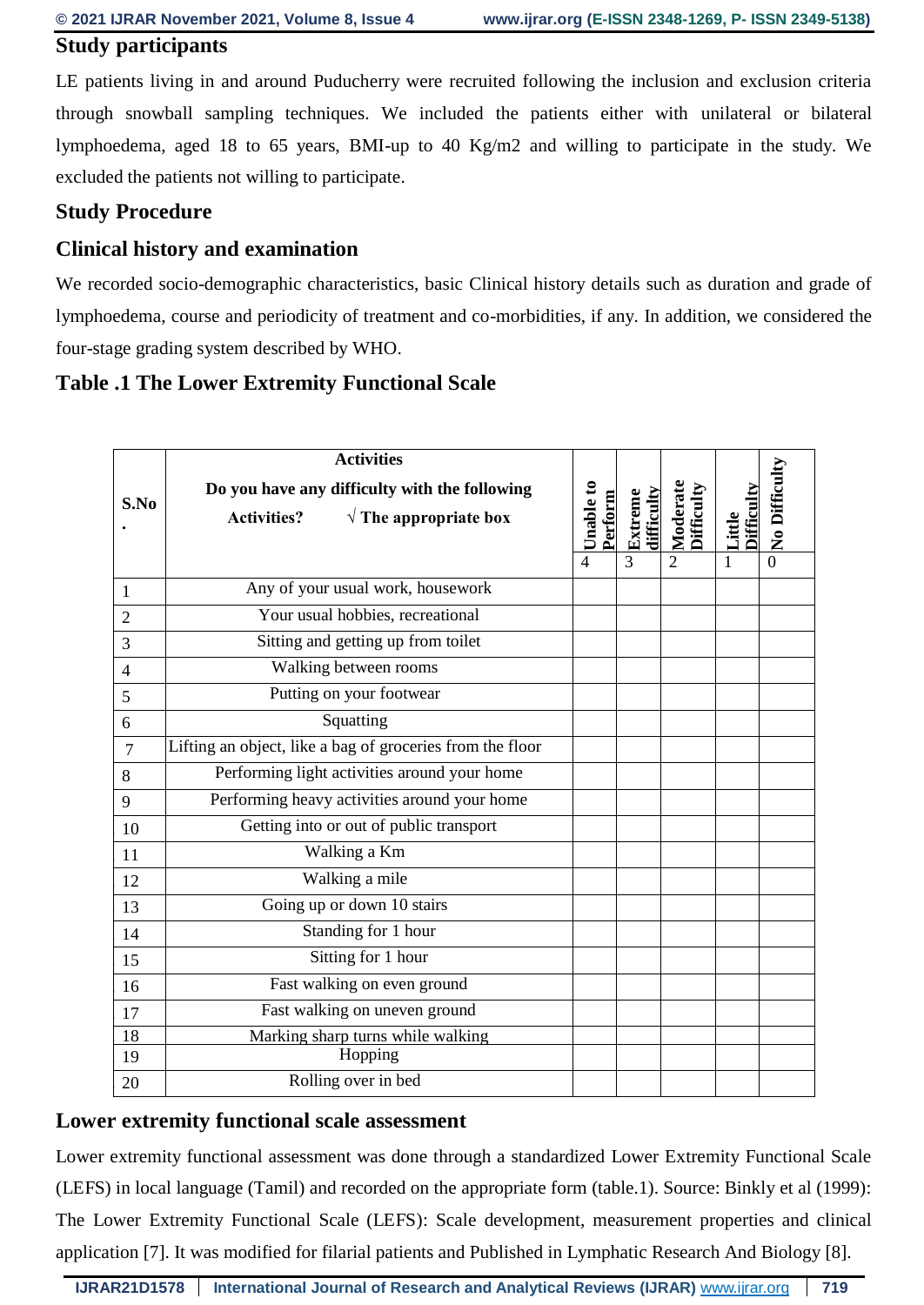#### **Recruitment of the study participants**

We recruited 80 FLE patients who gave consent for participating in the study. We randomized these 80 patients into two groups (Yoga and Control) in the ratio of 1:1 using the random function of R-software. The patients allotted to Group-1 received Yoga training with selected asanas and pranayama for the improvement of the Lower extremity function. We continued the yoga training until they performed correctly, and simultaneously we ensured that they continued MMDP measures. Further, these patients were requested to visit Centre for Yoga Therapy, Education and Research (CYTER), Sri Balaji Vidyapeeth, Mahatma Gandhi Medical College & Hospital, Pondicherry for weekly 5 days for the supervision of Yoga practice. Group-2 underwent only MMDP measures. We ensured the loosening practices of various body parts prior to asana practicing in Experimental group (Table-2).

We made house visits at regular intervals to check both the groups to confirm their regularity and perfection in practicing Yoga and MMDP. As a result, we ensured 100% compliance during the six months of training. In addition, after the completion of six months of therapy, we carried out impact evaluation using the same tools that we used during baseline evaluation.

#### **Statistical analysis:**

We carried out data analyses using STATA version 16.0. To test for normality assumptions of continuous variables, we adopted the Kolmogorov-Smirnov test. In addition, we calculated descriptive measures such as mean, standard deviation (SD) and range values. To assess the impact of Yoga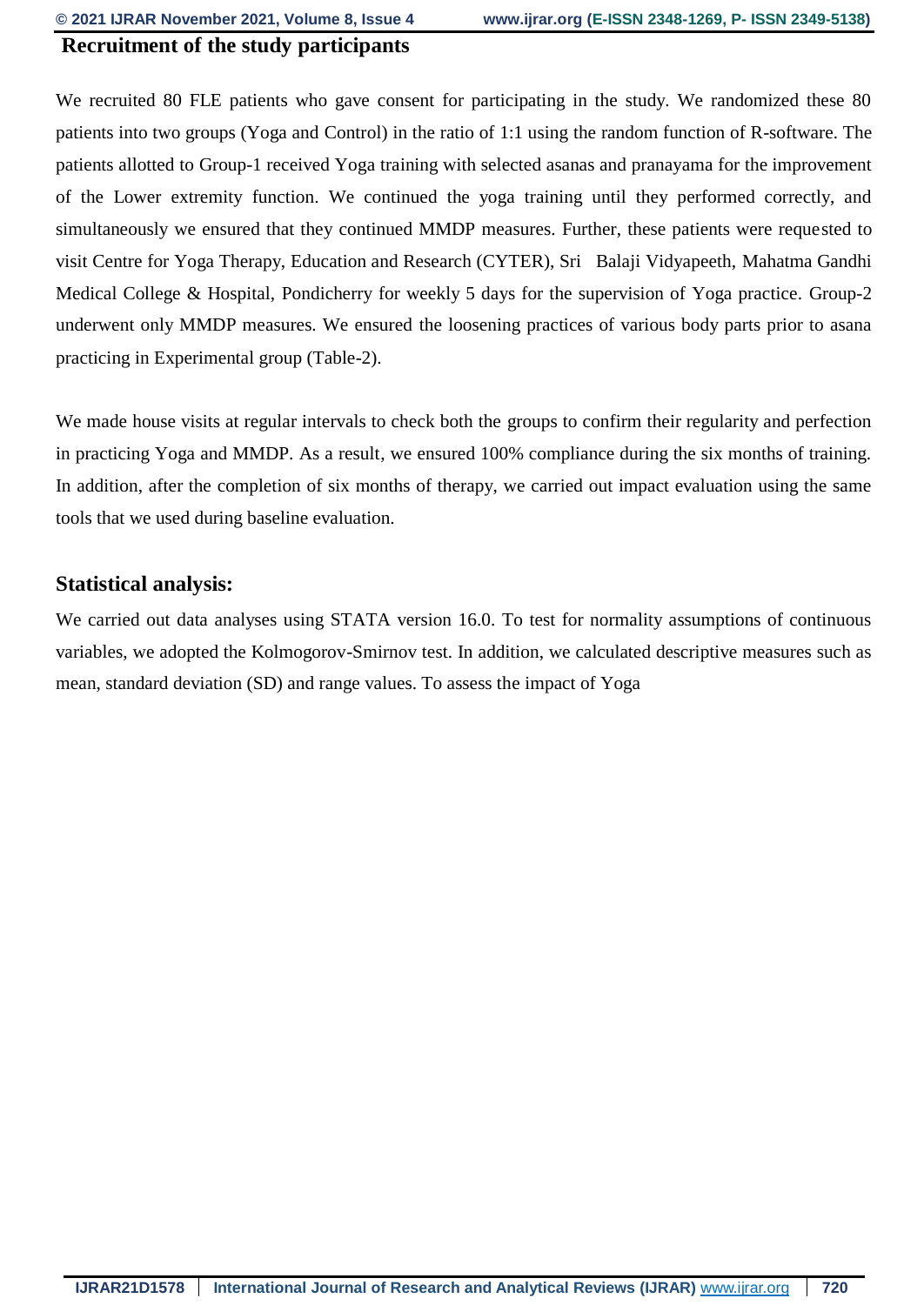# **Table -2 Yoga protocol for Filarial lymphoedema patiens**

| <b>Yoga Parameter</b>                                               | <b>Repetition</b> | <b>Duration</b> |  |
|---------------------------------------------------------------------|-------------------|-----------------|--|
|                                                                     | (No.of times)     | (Minutes)       |  |
| <b>Loosening Practices:</b>                                         |                   |                 |  |
| <b>I.Neck Movements</b>                                             |                   |                 |  |
| 1. Forward and backward bending                                     |                   |                 |  |
| 2 Right and Left bending                                            | 5                 | 3               |  |
| 3. Right and Left twisting                                          |                   |                 |  |
| 4. Neck Rotation                                                    |                   |                 |  |
| <b>II.Trunk Movement- Trunk twisting</b>                            |                   |                 |  |
| <b>III.Knew Movement</b>                                            |                   |                 |  |
| <b>IV.Ankle Rotation-</b> Rotating the ankle clockwise and          | 10                | 7               |  |
| anticlockwise                                                       |                   |                 |  |
| <b>V.Toes Movement-Toes folding and Streching</b>                   |                   |                 |  |
| Asana; (Relaxation after performing each asana for 30to 45 seconds) |                   |                 |  |
| 1.Sukhasana                                                         | $\overline{2}$    | 4               |  |
| 2. Veerasana                                                        | $\overline{2}$    | $\overline{4}$  |  |
| 3. Ekapada Uttana asana                                             | $\overline{2}$    | $\overline{2}$  |  |
| 4. Dwipada uttana asana                                             | $\overline{2}$    | $\overline{2}$  |  |
| 5. Bhujangasana                                                     | 3                 | 3               |  |
| 6. Ardha slabasana                                                  | 3                 | $\overline{4}$  |  |
| 7.Danurasana                                                        | 3                 | 3               |  |
| 8.Makrasana                                                         | 3                 | 3               |  |
| Pranayama                                                           |                   |                 |  |
| 1. Bhastrika Pranayama                                              | 6                 |                 |  |
| 2. Ujjayi Pranayama                                                 | 6                 |                 |  |
| 3.Nadishodhana                                                      | 6                 | 15              |  |
| 4.Bhramari                                                          | 6                 |                 |  |
| 5. Pranava pranayma                                                 | $\overline{2}$    |                 |  |
| <b>Shavasana (Conscious Yogic relaxation)</b>                       | 1                 | 10              |  |
| <b>Total</b>                                                        |                   | 60 Minutes      |  |

#### **Results:**

A total of 80 filarial patients including 12 Males (16.2%) and 68 Females (83.8%) were recruited for the study after obtaining their written consent in their native language. These patients consisted of 35% Grade-II, 42% of Grades III, and 23% Grade IV lymphoedema. Overall, 65% of the participants were educated, and 67.5% were below the poverty line. About 68% had more than 15 years of lymphoedema duration with 42% in grade III and 22% in grade IV. In Yoga group one patient did not comply with the scheduled Yoga training due to her hectic household activities. Therefore, we carried out the final analysis with 39 patients in Yoga group and 40 patients in control group.

There were no significant differences in the means score of all the domains in the baseline between the Yoga and control groups. However, there was a substantial reduction  $(P<0.05)$  in the mean score of Lower extremity function large effect size d= 0.80 in the yoga group compared to the control (Table.3). Further, in the Yoga group, the baseline Mean scores of Lower-extremity functions was reduced significantly (P<0.001) after the Yoga therapy (Table.3)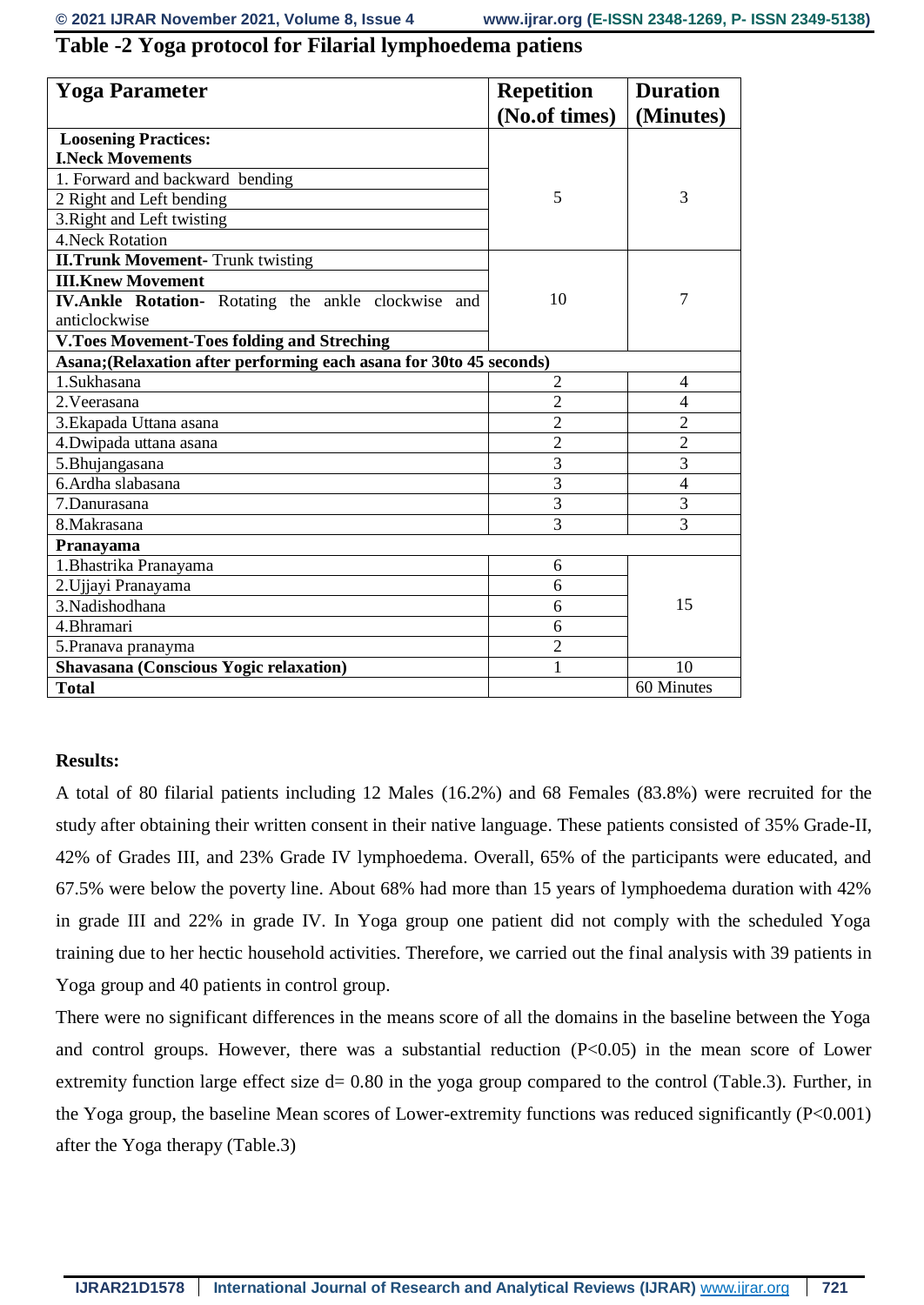| <b>Categories</b> | Pre yoga<br>$Mean + SD$ | Post yoga<br>Mean $+$ SD | P<br>value | Cohen d | <b>Pre control</b><br>Mean $+$ SD | Post<br><b>Control</b><br>$Mean + SD$ | P.valu |
|-------------------|-------------------------|--------------------------|------------|---------|-----------------------------------|---------------------------------------|--------|
| <b>Females</b>    | $14.31 + 7.38$          | $9.22 + 7.22$            | .000       | 0.7     | $17.41 + 10.28$                   | 17.94+9.84                            | 0.431  |
| Grade-II          | $12.35 + 6.64$          | $7.29 + 6.21$            | .000       | 0.78    | $13.30 + 6.34$                    | 13.80+4.96                            | 0.729  |
| Grade-III         | $12.92 + 6.68$          | $7.38 + 4.03$            | 0.001      |         | $13.57 + 8.20$                    | $14 + 7.01$                           | 0.373  |
| Grade-IV          | $18.22 + 9.64$          | $13.22 + 9.81$           | 0.071      |         | $20.78 + 13.10$                   | $24.89 + 14.8$<br>$\theta$            | 0.731  |
| $<$ 15 yrs of FLE | $13.94 + 7.73$          | $8.81 + 6.05$            | 0.001      | 0.73    | $18.40 + 12.06$                   | $17.60 + 8.09$                        | 0.63   |
| $>15$ yrs FLE     | $13.87 + 7.71$          | $8.61 + 7.61$            | .000       | 0.69    | $15.53 + 9.77$                    | $16+10.48$                            | 0.538  |
| $<$ 50 yrs of age | $13.87 + 7.71$          | $8.61 + 7.61$            | .000       | 0.77    | $15.53 + 9.77$                    | $16+10.48$                            | 0.538  |
| $>50$ yrs of age  | $14.32 + 8.19$          | $8.77 + 7.97$            | .000       | 0.69    | $17.71 + 9.73$                    | $16.42 + 7.72$                        | 0.142  |

**Table-3 Effect of Yoga on LEFS among Filarial Lymphoedema patient**

As observed in the overall Yoga group, among filarial lymphoedema patient significant improvement in LEFS (d=0.70) was observed in post-therapy (P<0.05). However, there were no changes in the control group. While carrying out sub-group analysis with respect to grades (Fig1 and Fig.2), Duration of Lymphoedema (Fig.3, Fig.4) and by age groups

(Fig.5, Fig.6)

# **Fig.1 Effect of yoga among filariasis patients by grade wise**

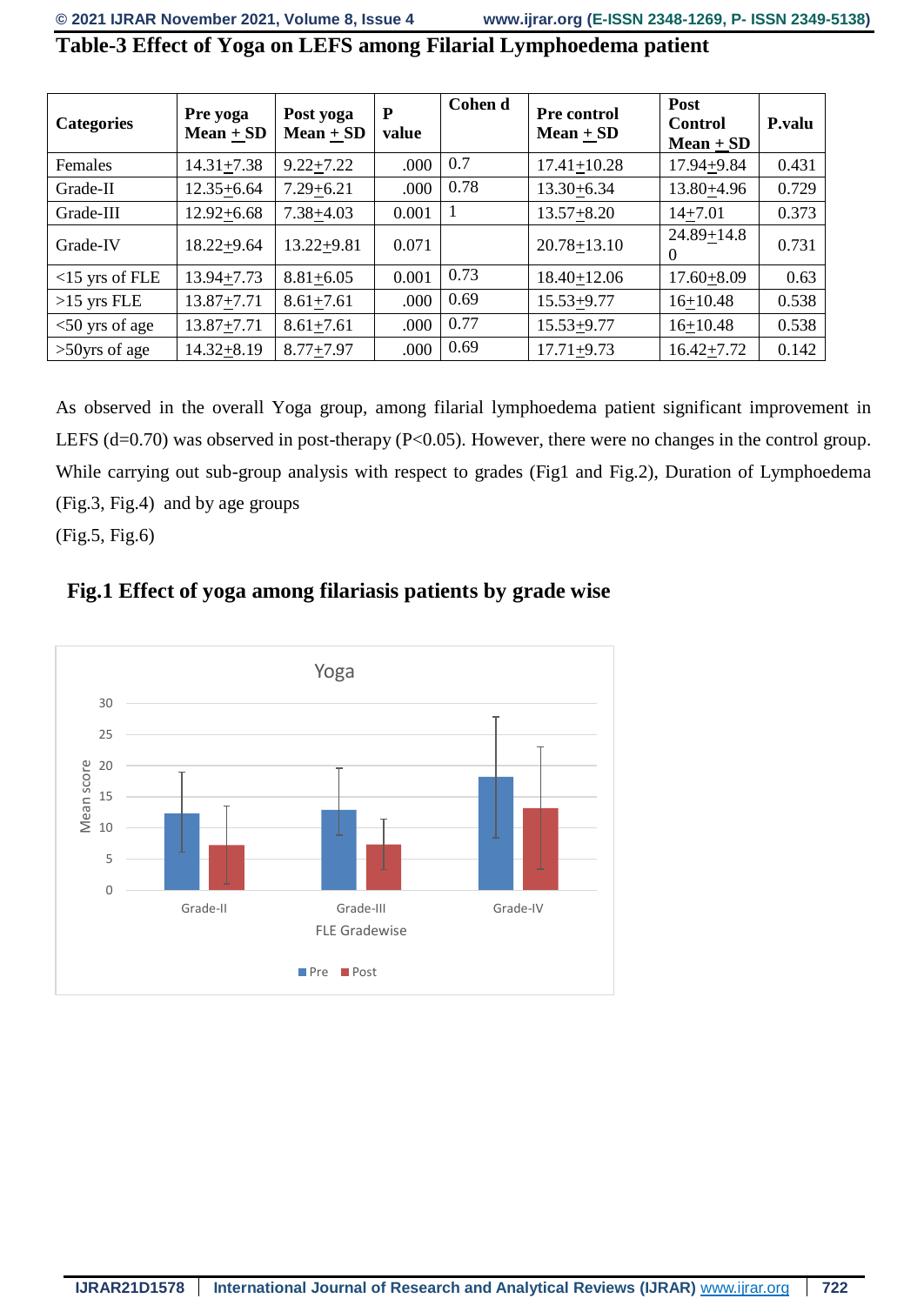# **Fig.2 pre-post comparison in filariasis patient by grade wise in control group**



# **3. Effect of yoga among filariasis patient's LEFS by duration wise.**



**Fig.4. Pre- post comparison of FLE duration wise in control group**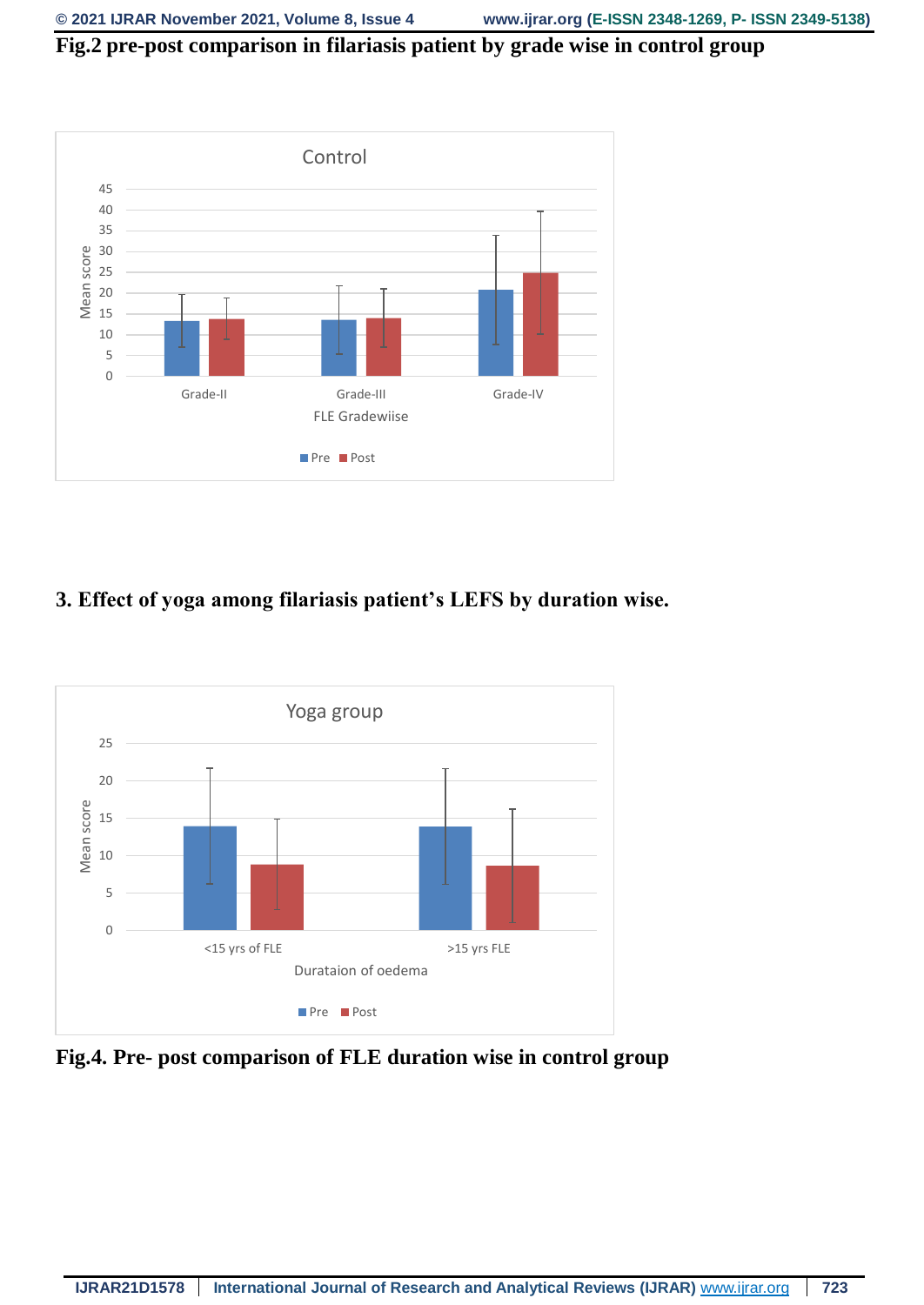

**Fig.5. Effect of yoga on LEFS among FLE patients age wise** 



**Fig.6. Pre- post comparison FLE patients age wise in control group**

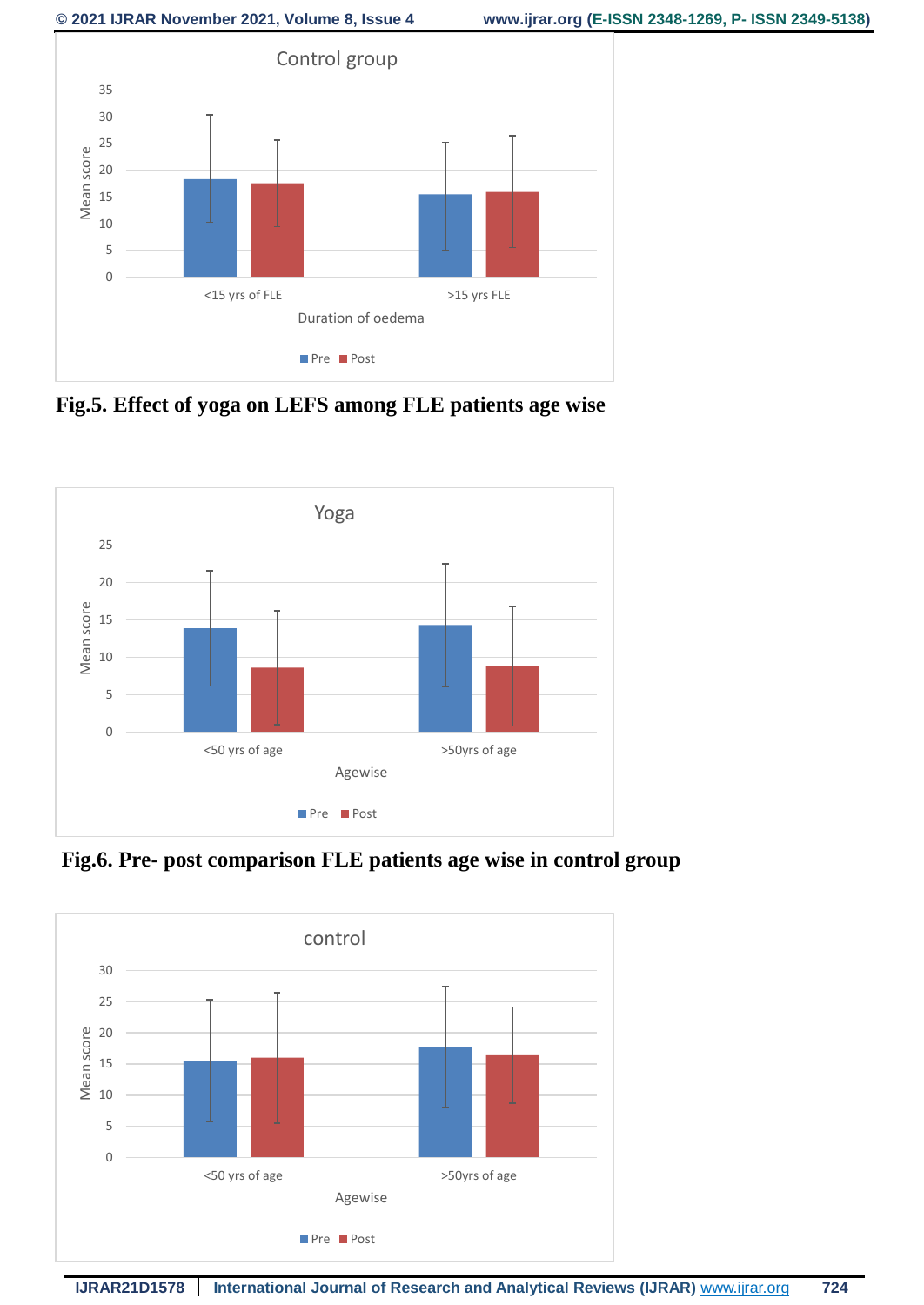#### **Discussion**

Global Program to eliminate lymphaticfilariasis (GPELF) [9,10] insists MMDP to prevent Acute Dermato Lymphangio Adenitis (ADLA) episodes. Disfigurement and disability of filarial lymphoedema lead the patient and family into frustration [11]. Filarial lymphoedema patients with long duration of oedema suffer from restriction of mobility of lower extremities. Consequently their restricted mobility lead to tightening of muscle and they become physically disabled. This disability induce stress among advanced grades of the filarial lymphoedema patients. To evaluate the effect of Yoga among Lower extremity function, we recruited 80 FLE patients consisting of both Experimental (40) and control (40) participants who were interviewed and pre and post therapy of 6 months with LEFS were recorded (Table-1).

Yoga is very useful in treating many diseases [5,6]. Yoga was the ancient system of natural treatment for many diseases which was born 5000 years ago in India, and has recently been used as an alternative medicine all over the world [12]. Regular practice of asana and pranayama, make a person fit physically and mentally by improving the function of all cells and systems of body and alleviate stress and mental disorders [5]. Study on regular yoga practice reported moderate effect for gait, balance, body flexibility, body strength [13]. The yoga impact on Lower Extremity function among filarial lymphoedema is significant and we may train all lymphoedema patients to practice Yoga to improve their physical mobility.

#### **Conclusion:**

In filariasis, restricted mobility leads to physical and mental disability.MMDP advocated by WHO needs to be further augmented to assess the level of Lower extremity function as it mainly involves with the lower limb. More over leg movements are very essential for normal daily activities. Filariasis mainly affect the lower extremity and leads to stress and mental illness- As this yoga practices howedgoodimpacton Improvementin LowerExtremity Function Scale(LEFS),the seselected asana and pranayama can be added in our usual protocol of MMDP.Regular practice of Yoga not only causes improvement of LEFS, but it also improve the physical and mental health [5,6].

#### **Acknowledgements**

The authors thank the Director, ICMR-VCRC, Dr.Ashwani Kumar for his full support and encouragement to complete this study successfully. Our heartfelt thanks to Mr.A.Elango, Principle Technical Officer, Mrs. K.Vijayalakshmi, Technical officer of VCRC for their selfless guidance to complete this manuscript writing. We also thank Dr. Ananda Balayogi, Director of CYTER, who has given permission to use the centre for the study and for his support. The authors thank the study participants, for their willingness to participate and their untiring co-operation for the regular practice of Yoga and MMDP. We sincerely thank the staff of CYTER, Mahatma Gandhi Medical College & Hospital, Puducherry, who have given full support to complete this study successfully.

**Funding:** This research did not receive any specific grant from funding agencies in the public, commercial, or not-for-profit sectors.